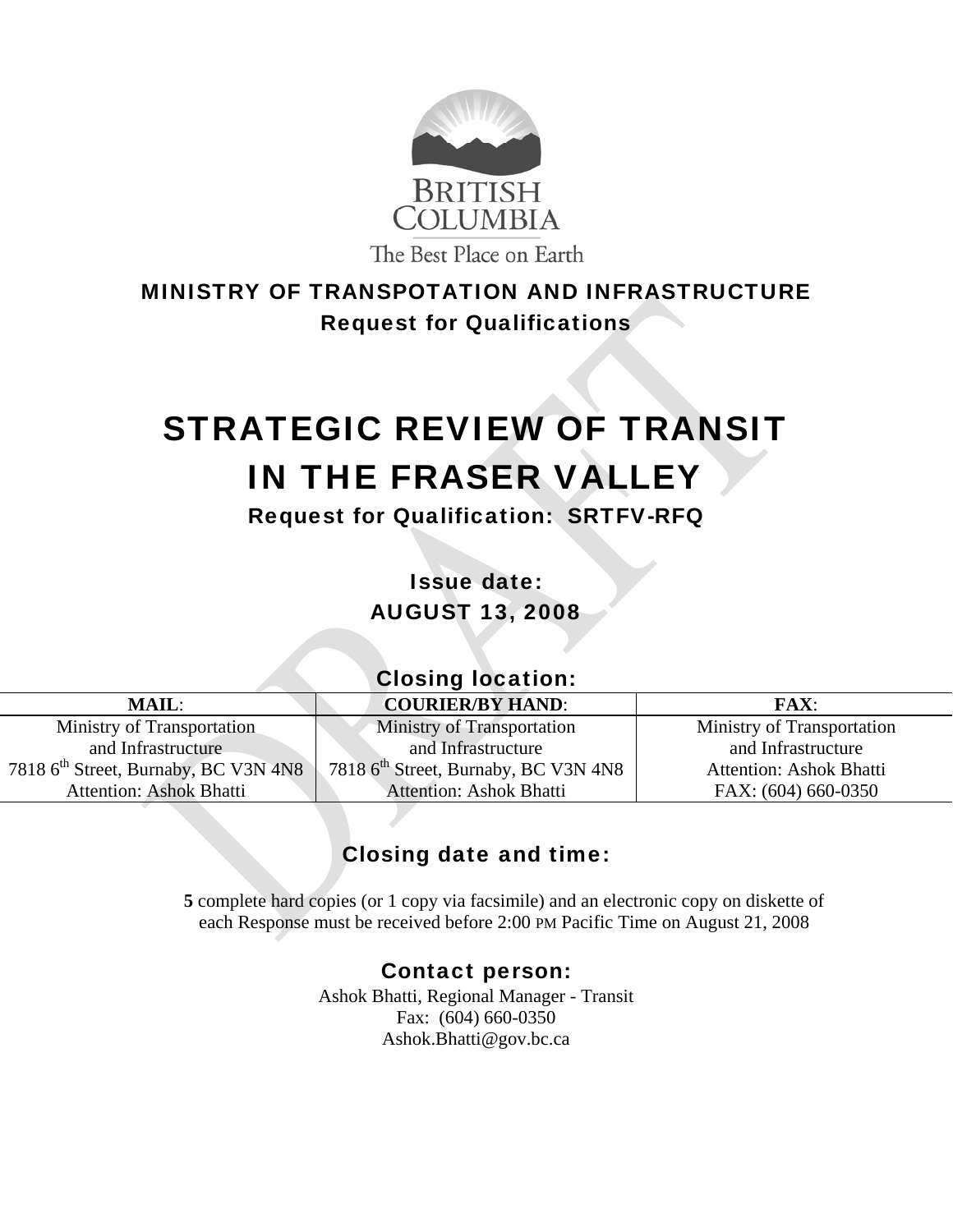# **Table of Contents**

| $\mathbf 1$ .    |                                                                                                                                     |                                          |  |  |
|------------------|-------------------------------------------------------------------------------------------------------------------------------------|------------------------------------------|--|--|
| 2.               |                                                                                                                                     |                                          |  |  |
| 3.               |                                                                                                                                     |                                          |  |  |
|                  | 3.1<br>3.2<br>3.3<br>3.4<br>3.5<br>3.6<br>3.7<br>3.8<br>3.9<br>3.10<br>3.11<br>3.12<br>3.13<br>3.14<br>3.15<br>3.16<br>3.17<br>3.18 | 5                                        |  |  |
| $\overline{4}$ . |                                                                                                                                     |                                          |  |  |
|                  | 4.1                                                                                                                                 |                                          |  |  |
| 5.               |                                                                                                                                     |                                          |  |  |
|                  | 5.1<br>5.2                                                                                                                          |                                          |  |  |
| 6.               |                                                                                                                                     |                                          |  |  |
|                  |                                                                                                                                     | <b>List of Appendices</b>                |  |  |
|                  |                                                                                                                                     | <b>COVER LETTER</b><br><b>APPENDIX A</b> |  |  |

| APPENDIX A | <b>COVER LETTER</b>              |
|------------|----------------------------------|
| APPFNDIX B | <b>RECEIPT CONFIRMATION FORM</b> |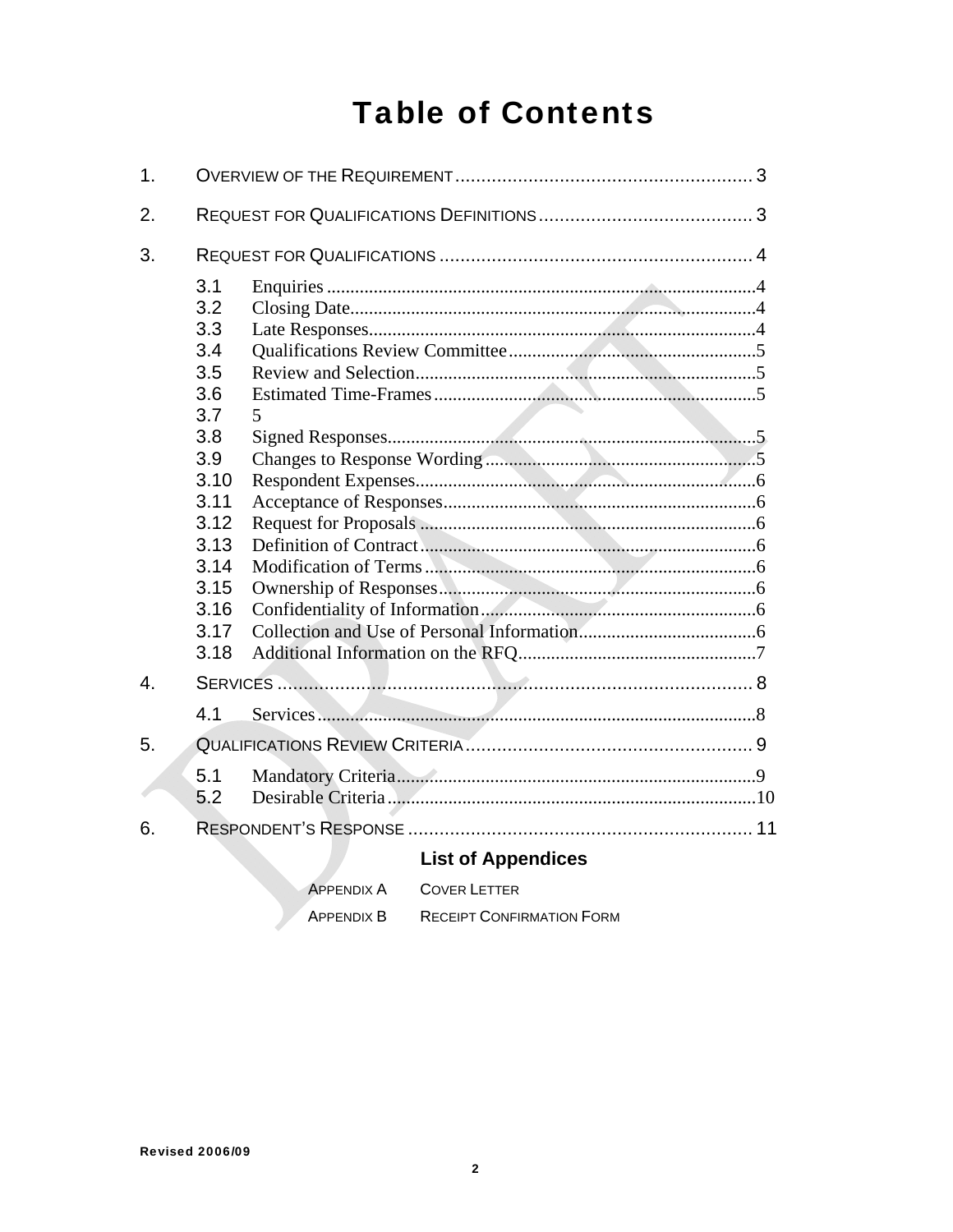# 1. Overview of the Requirement

The Ministry of Transportation and Infrastructure (TRAN) in partnership with the Fraser Valley Regional District (FVRD), BC Transit, and Translink, would like to develop a long-range transit vision for the Fraser Valley that supports local community plans, the FVRD's regional growth strategy, and the Provincial Transit Plan (PTP). This work is being undertaken to establish a coherent vision for transit in the Fraser Valley in order to provide the context for transit planning and service delivery by BC Transit and its local government partners and potential new service delivery partnerships.

This vision would create a broad outline of transit and other transportation services in the Fraser Valley for the key PTP benchmark years of 2020 and 2030. Key measures and initiatives necessary to meet the 2020 and 2030 vision would also be identified for the interim milestone year of 2013. Transit, for the purposes of this study, means any form of public transportation from paratransit to full commuter rail. The intent of this study is to provide a series of working papers that form a logical progression in developing a foundation, vision (both regional and municipal) and concept plan for transit in the Fraser Valley.

The partners of this study foresee this strategic review of Transit in the Fraser Valley (SRTFV) consisting of five primary components as well as a communication/consultation plan:

- 1. Foundation Paper
- 2. Transit Vision (Regional Level)
- 3. Transit Vision (Municipal Level)
- 4. Transit Concept Plan
- 5. Final Report
- 6. Communications/Consultation Plan

The purpose of this Request for Qualifications (RFQ) is to determine if there are qualified consulting firms with experience in providing long-term strategic transit planning for areas of similar nature, scope, and size.

Based on the review of the RFQ Responses the Province intends to issue a Request for Proposals to Qualified Respondents who may then be invited to enter into a Contract for provision of the services described in section 4.

# 2. Request for Qualifications Definitions

Throughout this Request for Qualifications, the following definitions will be used:

- a) "BC Bid" means the electronic tendering service maintained by the Province;
- b) "BC Bid Website" means the website maintained by BC Bid at www.bcbid.ca, or any replacement website;
- c) "Contract" means a written contract executed by the Province and the Contractor as a result of an RFP;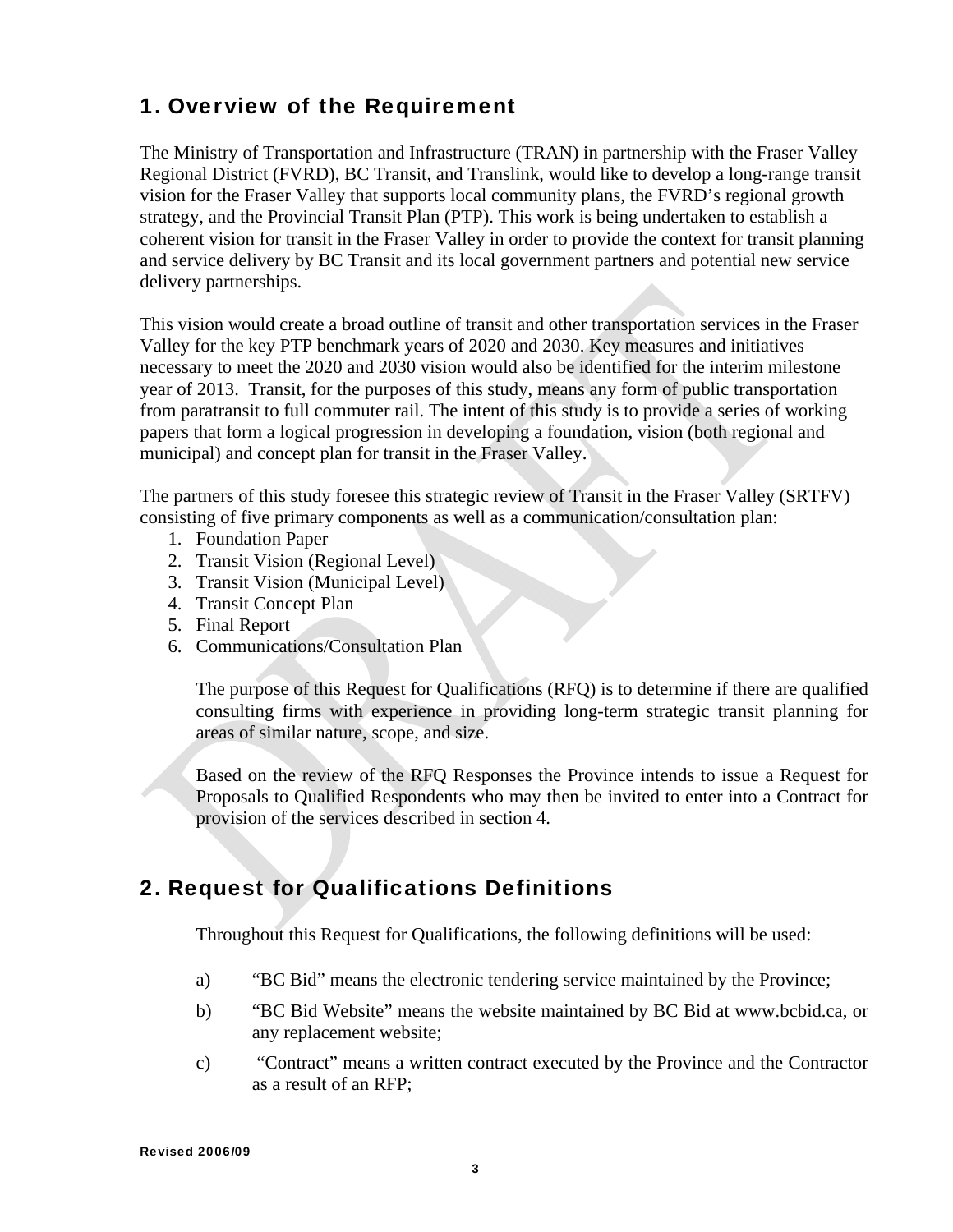- d) "Contractor" means a Qualified Respondent who is the successful Proponent to an RFP who enters into a Contract with the Province;
- e) "must" or "mandatory" means a requirement that must be met in order for a Response to receive consideration;
- f) "Province" means Her Majesty the Queen in Right of the Province of British Columbia and includes the Ministry of Transportation and Infrastructure;
- g) "Qualified Respondent" means a Respondent possessing the qualifications described in this RFQ;
- h) "Respondent" means an individual or a company that submits, or intends to submit, a Response;
- i) "Response" means a statement of qualifications submitted in reply to this RFQ;
- j) "RFP" means a Request for Proposals for provision of the services described in Section 4 that may be issued to all Qualified Respondents;
- k) "RFQ" means the process described in this Request for Qualifications; and
- l) "should" or "desirable" means a requirement having a significant degree of importance to the objectives of this RFQ.

### 3. Request for Qualifications

#### **3.1 Enquiries**

All enquiries related to this RFQ are to be directed, in writing, to the contact person at the mailing address on the front cover of this RFQ. Information obtained from any other source is not official and should not be relied upon. Enquiries and answers will be recorded and may be distributed to all Respondents at the Province's option.

#### **3.2 Closing Date**

**5** complete hard copies of each Response plus one electronic copy on diskette must be received before 2:00 PM, Pacific Time, on August 21, 2008 at the address on the front cover of this RFQ (if submitting via facsimile only 1 copy is needed however an electronic copy is still required). **Responses must not be sent by e-mail or e-bidding on BC Bid**.. Responses and their envelopes should be clearly marked with the name and address of the Respondent, the RFQ number, and the project or program title.

Respondents must choose **one delivery method only** and must submit a Response **either**  in hard copy format **or** facsimile.

#### **3.3 Late Responses**

Responses will be marked with their receipt time at the closing location. Only complete Responses received and marked before closing time will be considered to have been received on time. Hard-copies of late Responses will not be considered or evaluated and will be returned to the Respondent. Electronic Responses that are received late will be marked late and will not be considered or evaluated. In the event of a dispute, the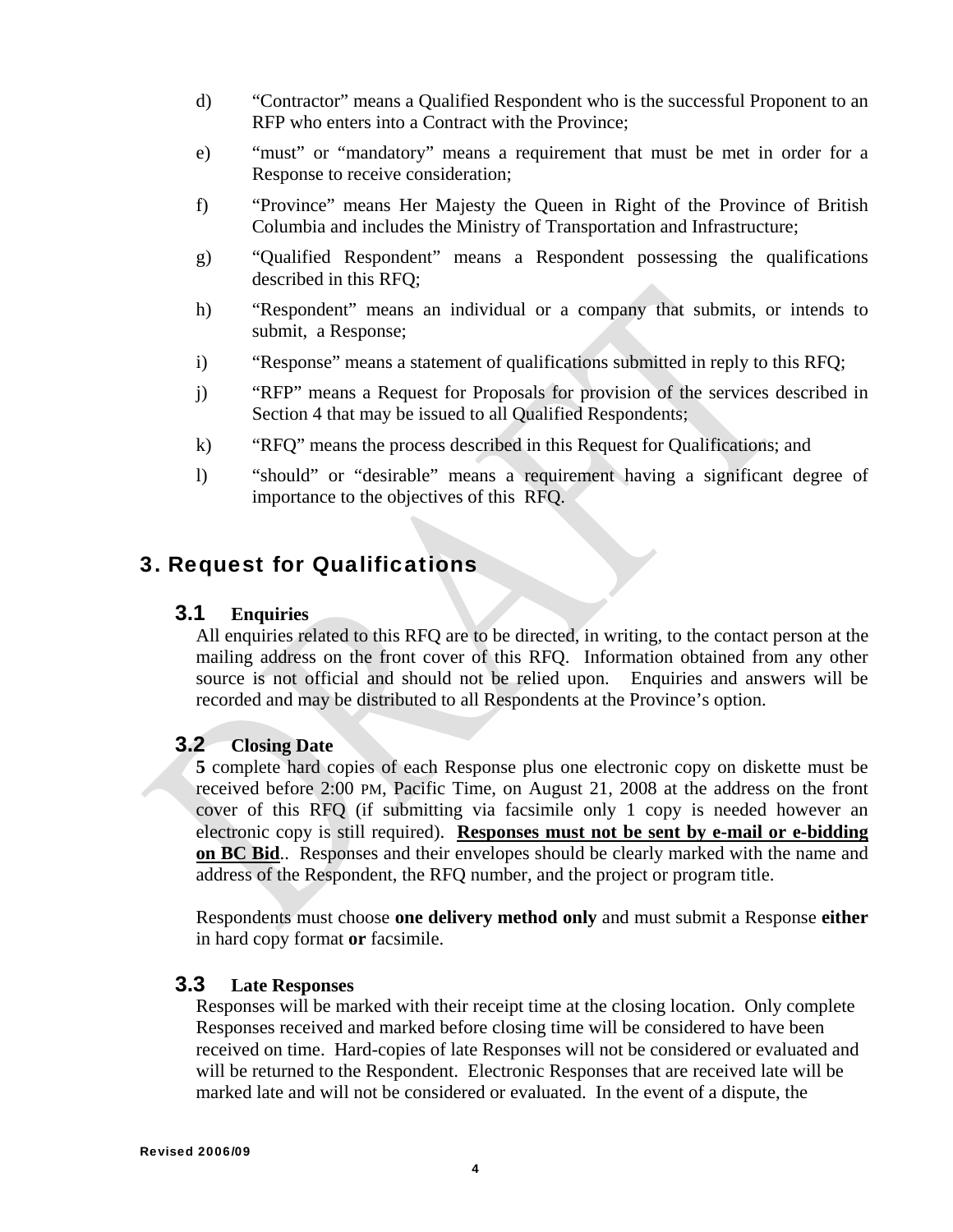Response receipt time as recorded at the closing location for hard copy Responses or date stamped on facsimile will prevail whether accurate or not.

#### **3.4 Qualifications Review Committee**

Review of Responses will be by a technical steering committee formed by the TRAN and partners of this study (Fraser Valley Regional District, BC Transit, and Translink).

#### **3.5 Review and Selection**

The qualifications review committee will check Responses against the mandatory criteria. Responses not meeting all mandatory criteria will be rejected without further consideration. Responses that do meet all the mandatory criteria will then be assessed and scored against the desirable criteria. Responses not achieving a pass in a category will not be considered further. Qualified Respondents will be provided with a copy of the RFP if one is issued.

#### **3.6 Estimated Time-Frames**

The following timetable outlines the anticipated schedule for the RFQ, RFP and Contract process. The timing and the sequence of events resulting from this Request for Qualifications may vary and shall ultimately be determined by the Province and its partners.

| <b>Event</b>                                                        | <b>Anticipated Date</b> |
|---------------------------------------------------------------------|-------------------------|
| Request for Proposal anticipated<br>issue date                      | Sept 3, 2008            |
| Anticipated signing date of Contract                                | Sept 24, 2008           |
| Foundation Paper (Including<br>a<br><b>Transit Market Analysis)</b> | Jan 2009                |
| <b>Communication/Consultation Plan</b>                              | Feb 2009                |
| <b>Transit Vision (Regional Level)</b>                              | <b>July 2009</b>        |
| <b>Transit Vision (Municipal Level)</b>                             | Sept 2009               |
| <b>Transit Concept Plan</b>                                         | Oct 2009                |
| <b>Final Report</b>                                                 | Dec 2009                |

### **3.7**

#### **3.8 Signed Responses**

The Response must include a cover letter substantially similar to the cover letter set out in Appendix B and the cover letter must be signed, by a person authorized to sign, on behalf of the Respondent and to bind the Respondent to statements made in the Response to this RFQ.

#### **3.9 Changes to Response Wording**

The Respondent will not change the wording of its Response after the closing date and time specified on the front cover of this RFQ and no words or comments will be added to the Response unless requested by the Province for purposes of clarification.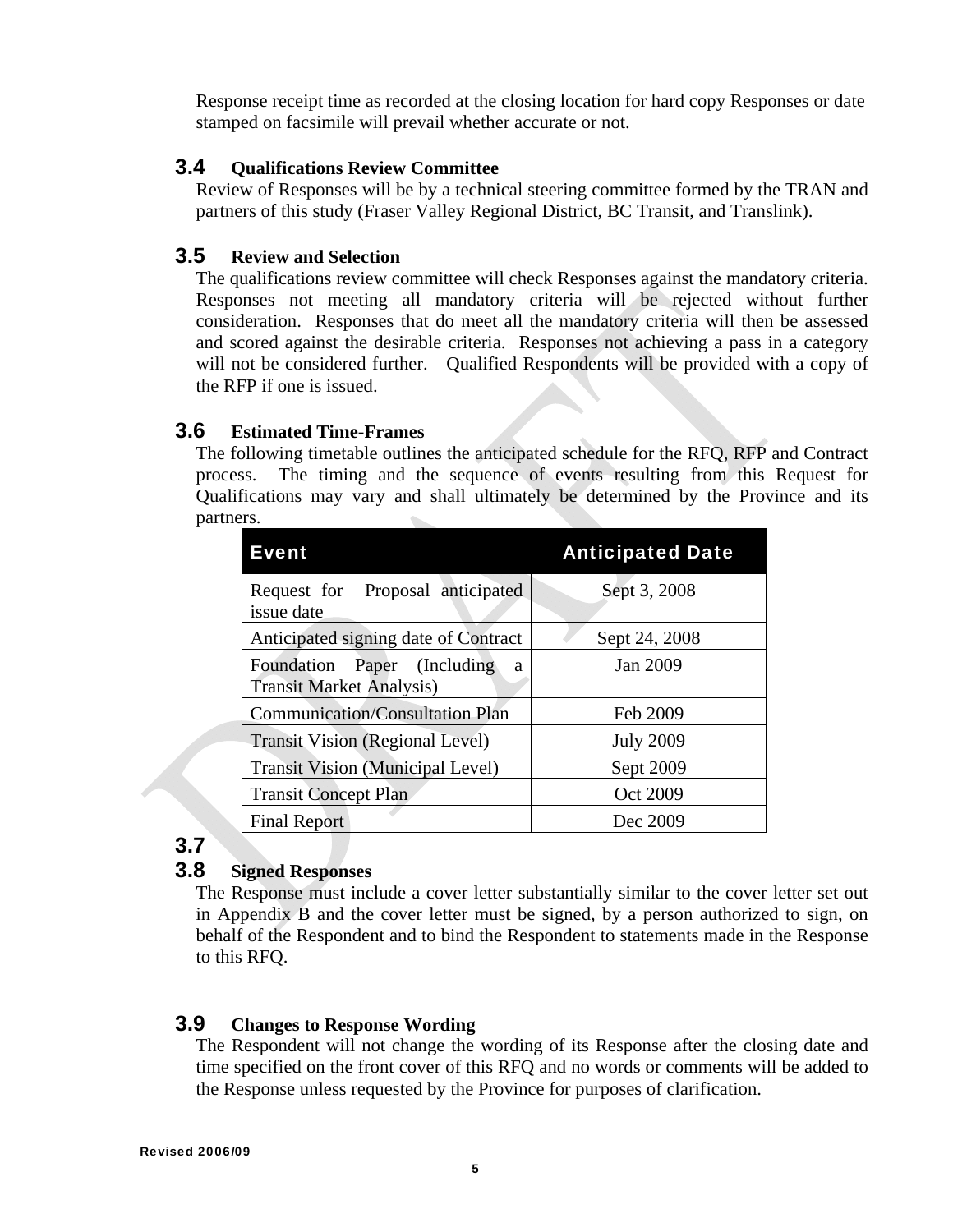#### **3.10 Respondent Expenses**

Respondents are solely responsible for their own expenses in preparing a Response and for subsequent negotiations with the Province, if any. The Province will not be liable to any Respondent for any claims, whether for costs or damages incurred by the Respondent in preparing the Response, loss of anticipated profit in connection with any final Contract, or any other matter whatsoever.

#### **3.11 Acceptance of Responses**

This RFQ is not an agreement to purchase goods or services. The Province is not bound to enter into a Contract with any Qualified Respondent. Responses will be assessed in light of the qualification review criteria. The Province will be under no obligation to receive further information, whether written or oral, from any Respondent.

#### **3.12 Request for Proposals**

It is anticipated that an RFP will be issued to all Qualified Respondents within **1** month. If the qualifications of a qualified respondent change prior to the issue of an RFP, the respondent should immediately notify the contact on the cover of any said changes. TRAN and its partners then reserve the right to reassess the qualification of the respondent based on these changes.

#### **3.13 Definition of Contract**

Notice in writing to a Respondent that it has been identified as a Qualified Respondent will not constitute a Contract nor give the Respondent any legal or equitable rights or privileges relative to the service requirements set out in this RFQ or in any subsequent RFP. Only if a Qualified Respondent and the Province enter into a subsequent full written Contract, as a result of an RFP, will a Respondent acquire any legal or equitable rights or privileges.

#### **3.14 Modification of Terms**

The Province reserves the right to modify the terms of this RFQ at any time in its sole discretion. This includes the right to cancel this RFQ at any time without issuing an RFP and the right to cancel the RFP at any time without entering into a Contract.

#### **3.15 Ownership of Responses**

All documents, including Responses, submitted to the Province become the property of the Province. They will be received and held in confidence by the Province, subject to the provisions of the *Freedom of Information and Protection of Privacy Act*.

#### **3.16 Confidentiality of Information**

Information pertaining to the Province obtained by the Respondent as a result of participation in this RFQ and any subsequent RFP is confidential and must not be disclosed without written authorization from the Province.

#### **3.17 Collection and Use of Personal Information**

Respondents are solely responsible for familiarizing themselves, and ensuring that they comply, with the laws applicable to the collection and dissemination of information, including resumes and other personal information concerning employees and employees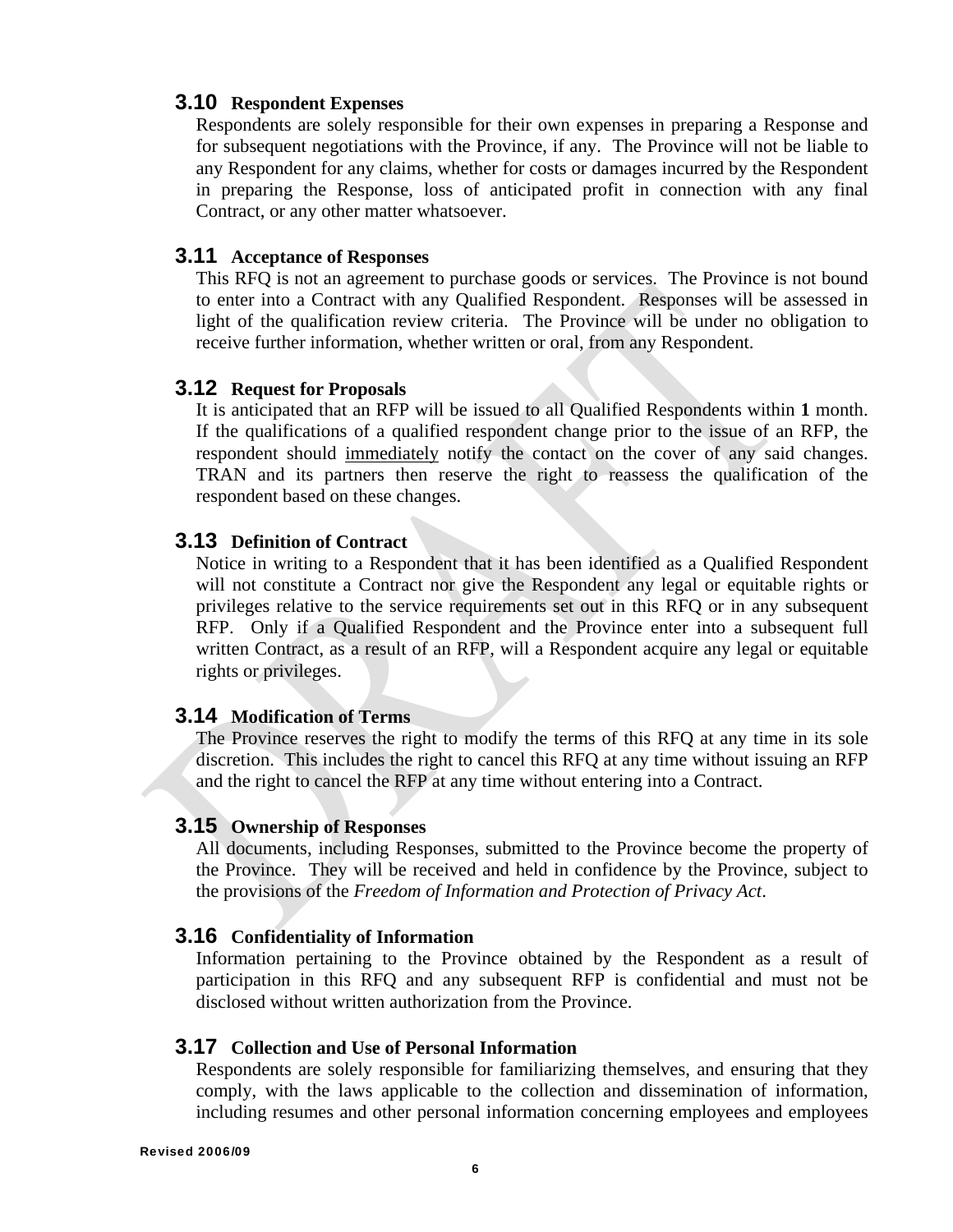of any subcontractors. If this RFQ requires Respondents to provide the Province with personal information of employees who have been included as resources in response to this RFQ, Respondents will ensure that they have obtained written consent from each of those employees before forwarding such personal information to the Province. Such written consents are to specify that the personal information may be forwarded to the Province for the purposes of responding to this RFQ and use by the Province for the purposes set out in the RFQ. The Province may, at any time, request the original consents or copies of the original consents from Respondents, and upon such request being made, Respondents will immediately supply such originals or copies to the Province.

#### **3.18 Additional Information on the RFQ**

All subsequent information regarding this RFQ, including changes made to this document, will be posted on the BC Bid Website. It is the sole responsibility of the Respondent to check for amendments and additional information on the BC Bid Website.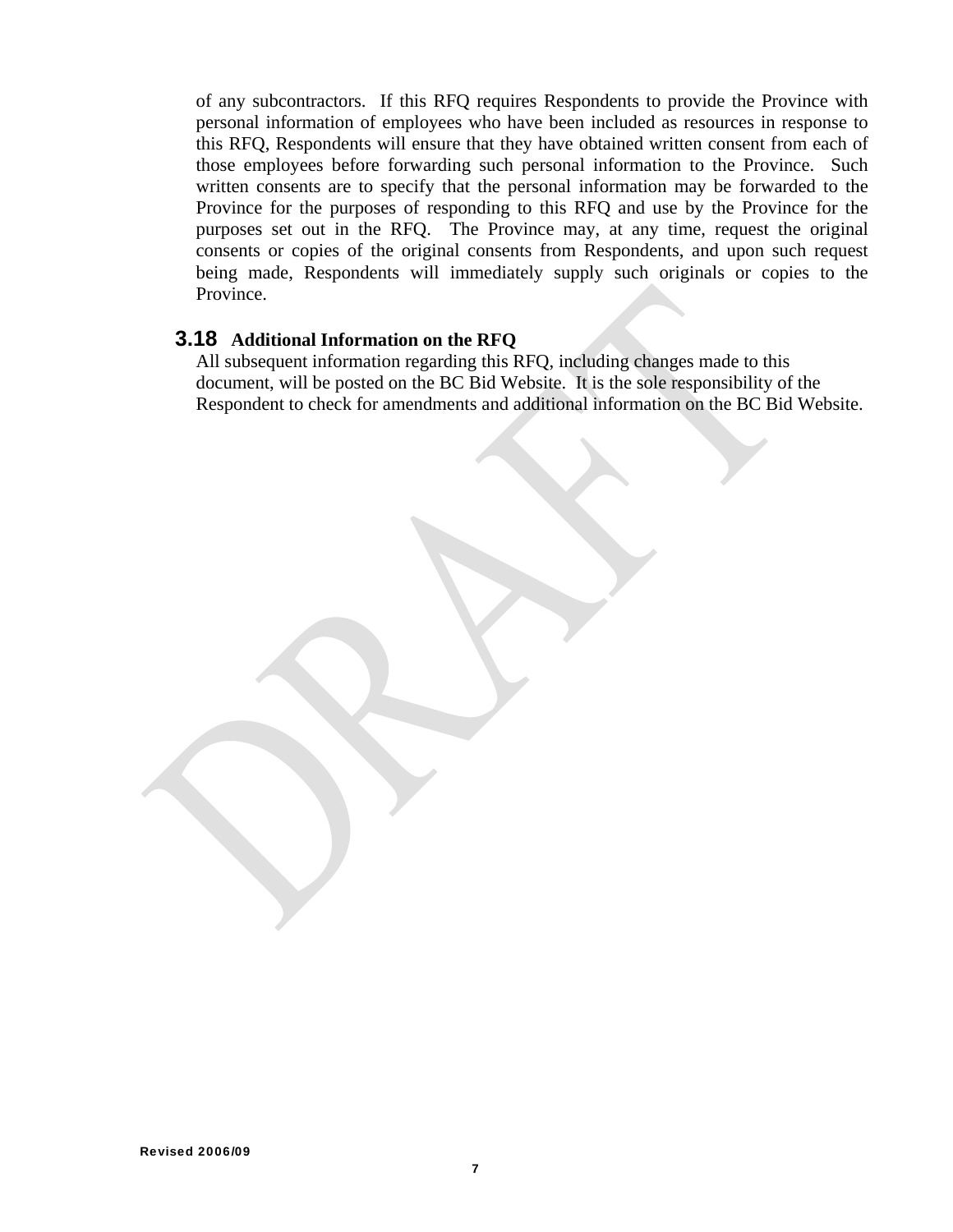# 4. Services

#### **4.1 Services**

The Qualified Respondents who become Contractors may perform and be responsible for the following services and duties:

- (a) A review of plans, policies and objectives related to transit, transportation, land use, and greenhouse gas emission in the Fraser Valley;
- (b) Creation of a model to demonstrate current and forecasted transit demand based on current ridership data and transit dependent factors including but not limited to official community plans, demographics, income, vehicle ownership, and transit trip attractions;
- (c) Preparing a supported transit vision for the Fraser Valley at the conceptual level for service types and general service levels at a regional, inter-regional, and municipal transit travel;
- (d) Provide recommendation as to the relative priority of each of the above markets or service types giving due consideration to goals and factors such as creating complete communities, serving all trips and trip purposes, how transit might be used to create density in communities, maximizing ghg reduction potential, changing energy prices, etc., relationships to walking and cycling initiatives, etc.
- (e) Provide projections of transit service, ridership and mode share for municipal, regional, and inter-regional service under a PTP-and ghg supportive scenarios;
- (f) Provide a transit vision can support local land use goals including the desire for more compact, mixed-use development;
- (g) Outline supporting strategies that can be used to encourage greater transit ridership including transportation demand management and fare strategies;
- (h) Describe (at a conceptual level) the fleet and infrastructure to support transit, especially on major municipal corridors. The latter could include transit garage facilities, exchanges or stations, bus stops, park and ride facilities, technology and ITS and security;
- (i) For the interim milestone year of 2013, identify, at a conceptual level, the phasing, needed resources and initiatives for the above scenarios;
- (j) Provide a high-level evaluation of all scenarios proposed along with associated costs and benefits. This information should be provided in a form that could easily be incorporated into future business cases.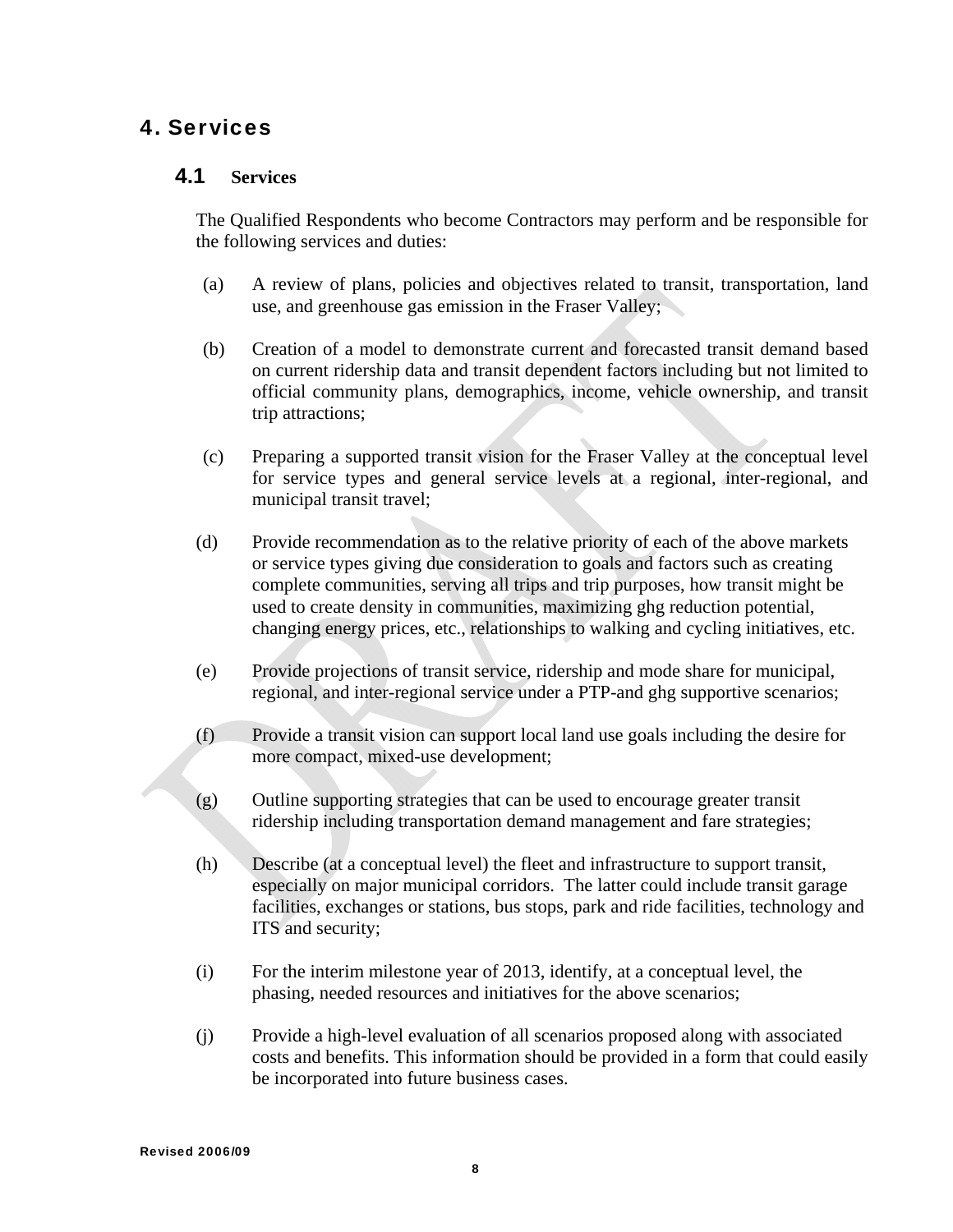- (k) Outline various funding scenarios that demonstrate how these investments horizons could be achieved, as well as any potential funding sources (either new or reallocated and, if applicable, potentially revised institutional or governance arrangements).
- (l) Provide analysis on the roles and responsibilities of the partners and Fraser Valley local governments in implementing the transit vision and comment on the financial implications of achieving that vision.
- (m) Examine and assess the efficiencies, effectiveness, and costs of the various governance models.
- (n) Prepare a comprehensive communication/consultation plan that incorporates effective stakeholder feedback. This would include providing support and resources for the preparation and collection of feedback from identified stakeholders and/or groups.

# 5. Qualifications Review Criteria

Respondents will be evaluated on their experience in studies of similar nature, scope, and size. The Technical Steering Committee established for this study will review the Responses on the merits of the mandatory criteria and desirable criteria. **The top three (3) respondents, as determined by their overall score, will be provided with the opportunity for a RFP.**

#### **5.1 Mandatory Criteria**

.

The following are mandatory requirements. Responses not clearly demonstrating that they meet them will receive no further consideration during the qualifications review process.

| Criteria      |                                                                                                                                                                                                                                                                                                                                                                                                                                      |  |  |
|---------------|--------------------------------------------------------------------------------------------------------------------------------------------------------------------------------------------------------------------------------------------------------------------------------------------------------------------------------------------------------------------------------------------------------------------------------------|--|--|
| a)            | The Response must be received at the closing location or submitted on BC Bid by<br>the specified closing date and time.                                                                                                                                                                                                                                                                                                              |  |  |
| b)            | The Response must be in English and must not be emailed.                                                                                                                                                                                                                                                                                                                                                                             |  |  |
| $\mathbf{c})$ | 5 copies of the Response (or 1 copy via facsimile) must be submitted. 1 electronic<br>(disk) copy is also required.                                                                                                                                                                                                                                                                                                                  |  |  |
| $\rm d$       | If delivery by hard copy is selected, the Response must include a cover letter<br>substantially similar to the cover letter set out in Appendix A and the cover letter<br>must be signed, by a person authorized to sign on behalf of the Respondent and to<br>bind the Respondent to the statements made in the Response to this RFQ.                                                                                               |  |  |
| e)            | The Response should provide two unique and specific references of projects of<br>similar scope and size. These references should be complete with contact<br><b>information</b> as the Ministry on behalf of the partners will contact one (or both) of<br>the stated references for the highest scoring Response. The Ministry will not enter<br>into a contract with any Response whose references are found to be unsatisfactory. |  |  |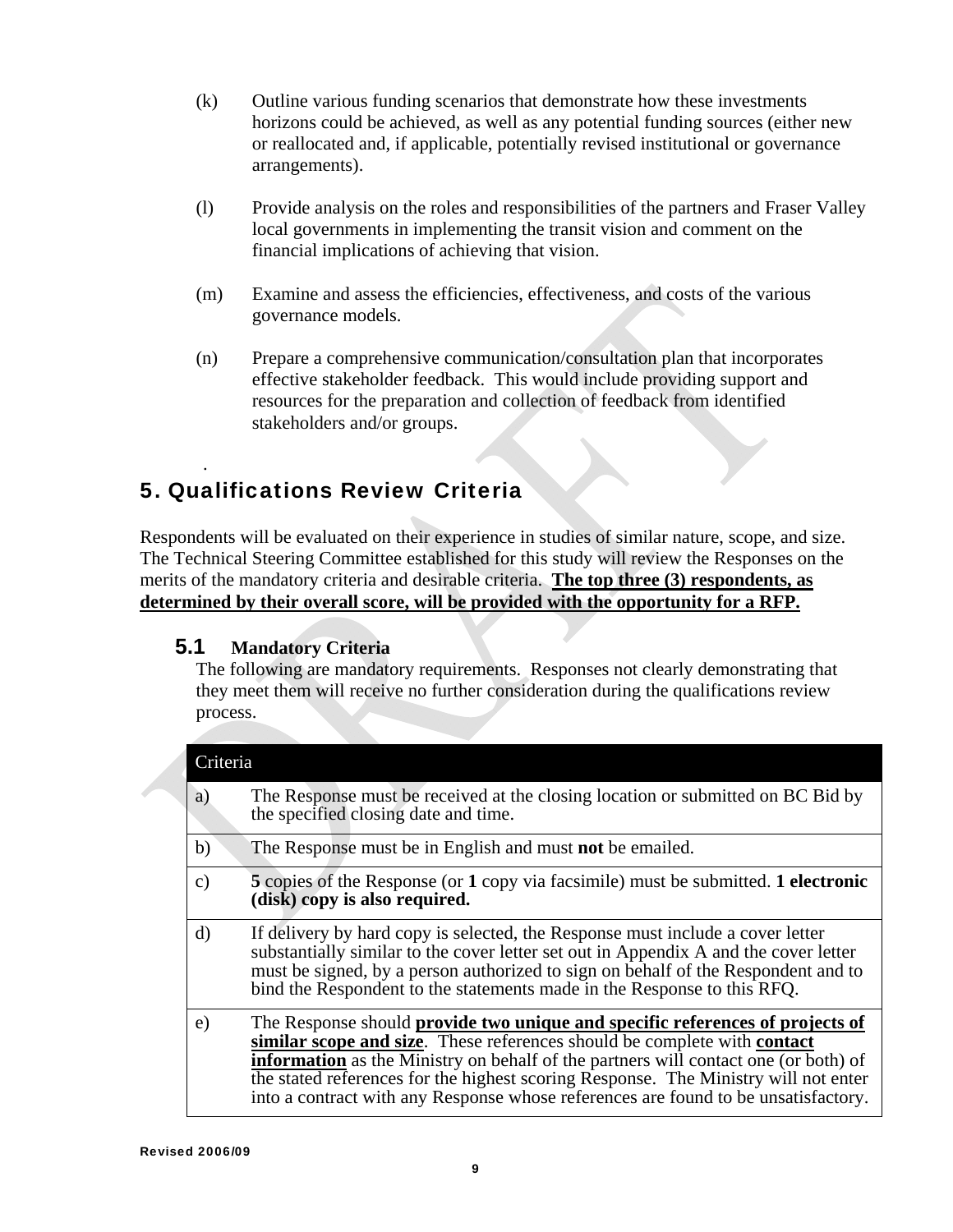#### **5.2 Desirable Criteria**

Responses meeting all mandatory requirements will be further assessed against the following desirable criteria. A Respondent not reaching the minimum score in a given category will receive no further consideration during the qualifications review. **The top three (3) respondents, as determined by their overall score, will be provided with the opportunity for a RFP.**

dia.

| Criterion                                                                                                                                                   | Points<br>Available | Minimum<br>Score |
|-------------------------------------------------------------------------------------------------------------------------------------------------------------|---------------------|------------------|
| Qualifications are sufficient to addresses the service<br>and duties as outlined.                                                                           | 25                  | 15               |
| Proposed project structure is clearly outlined along<br>with location of principles and their primary offices.                                              | 5                   | 5                |
| Availability of resources is sufficient to complete the<br>study within the proposed time frame.                                                            | 5                   | 5                |
| References submitted demonstrate projects<br>completed by the Respondent of similar nature,<br>scope, and size.                                             | 40                  | 30               |
| Reference check provides favourable response to the<br>Respondent.                                                                                          | 5                   | 5                |
| Respondent has demonstrated enough knowledge and<br>understanding of the study area and the transit service<br>providers to competently complete the study. | 20                  | 15               |
| <b>TOTAL POINTS AVAILIABLE</b>                                                                                                                              | 100                 | 75               |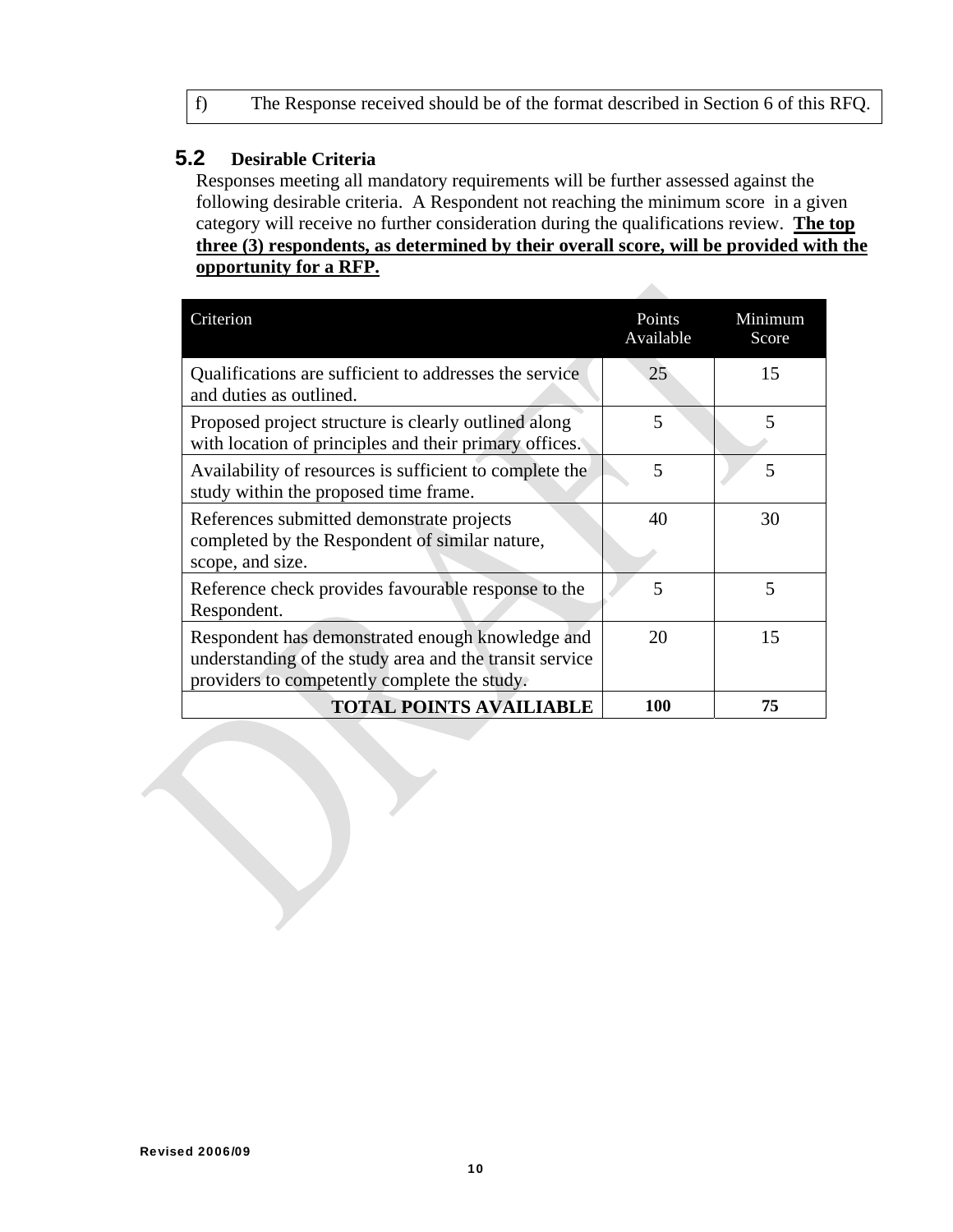# 6. Respondent's Response

The following format and sequence should be followed in order to provide consistency in the Respondent's submissions and ensure each Response receives full consideration. All pages should be consecutively numbered.

- 1) Appendix A Response Cover Letter
- 2) Executive Summary
- 3) Related Team Experience: Qualifications and Availability
- 4) Proposed Project Structure: With Principles and their primary offices.
- 5) References: Two unique projects of similar nature, scope, and size.
- 6) Demonstrated knowledge and understanding of study area and service providers.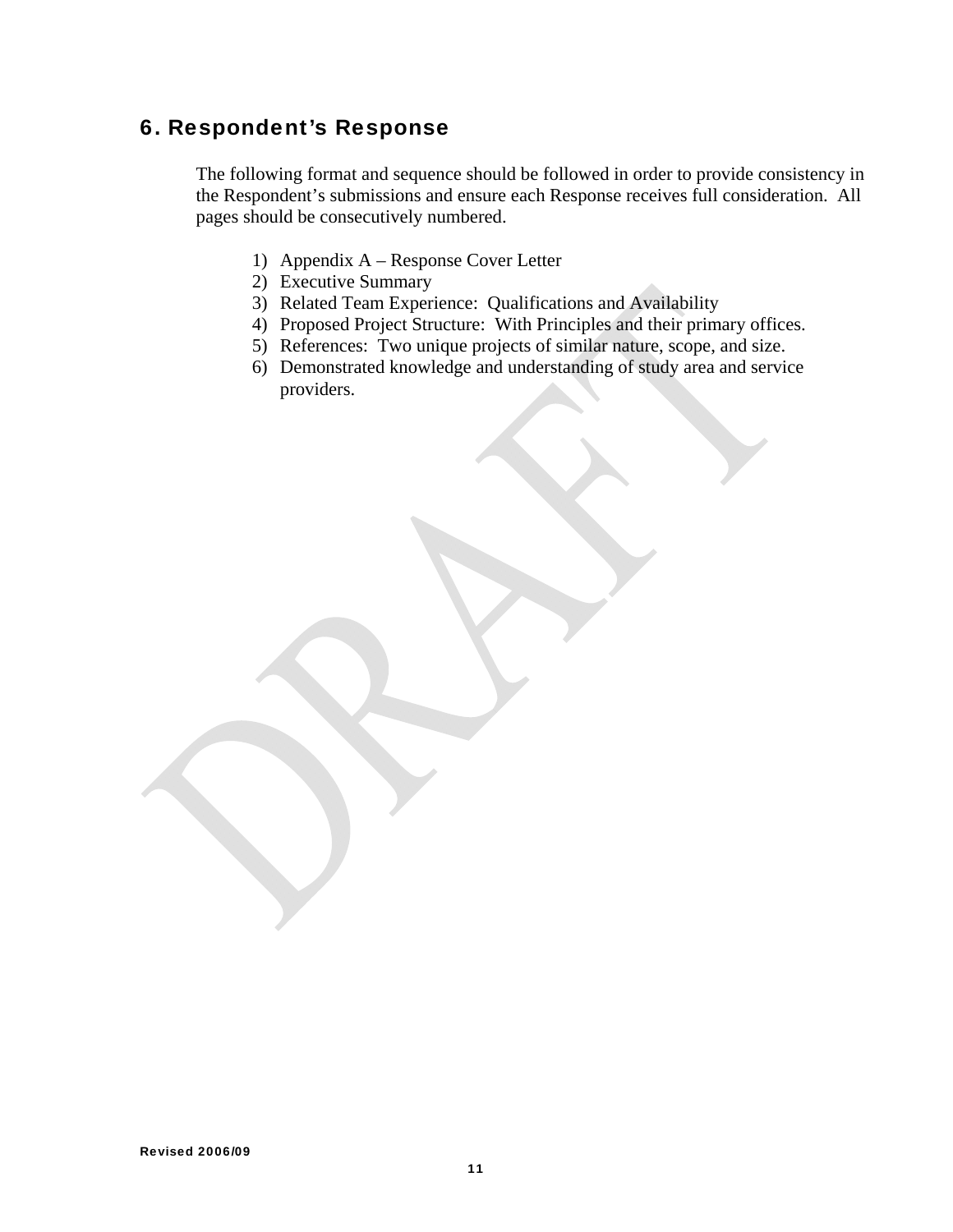# **Appendix A – Response Covering Letter**

Date:

**MINISTRY OF TRANSPORTATION AND INFRASTRUCTURE 7818 Sixth Street Burnaby, BC V3N 4N8** 

Attention: **Ashok Bhatti, Regional Manager of Transit**

Subject: **Request for Qualifications: SRTFV-RFQ, including any amendments or additions (the "Request For Qualifications")** 

The enclosed Response is submitted in response to the above-referenced Request for Qualifications.

We have carefully read and examined the Request for Qualifications and have conducted such other investigations as were prudent and reasonable in preparing the Response. We are authorized to submit this Response on behalf of the Respondent.

Yours truly,

| Signature                 |  |
|---------------------------|--|
|                           |  |
| Name:                     |  |
| Title:                    |  |
| Telephone Number:         |  |
| e-mail address:           |  |
| Legal name of Respondent: |  |
| Date:                     |  |